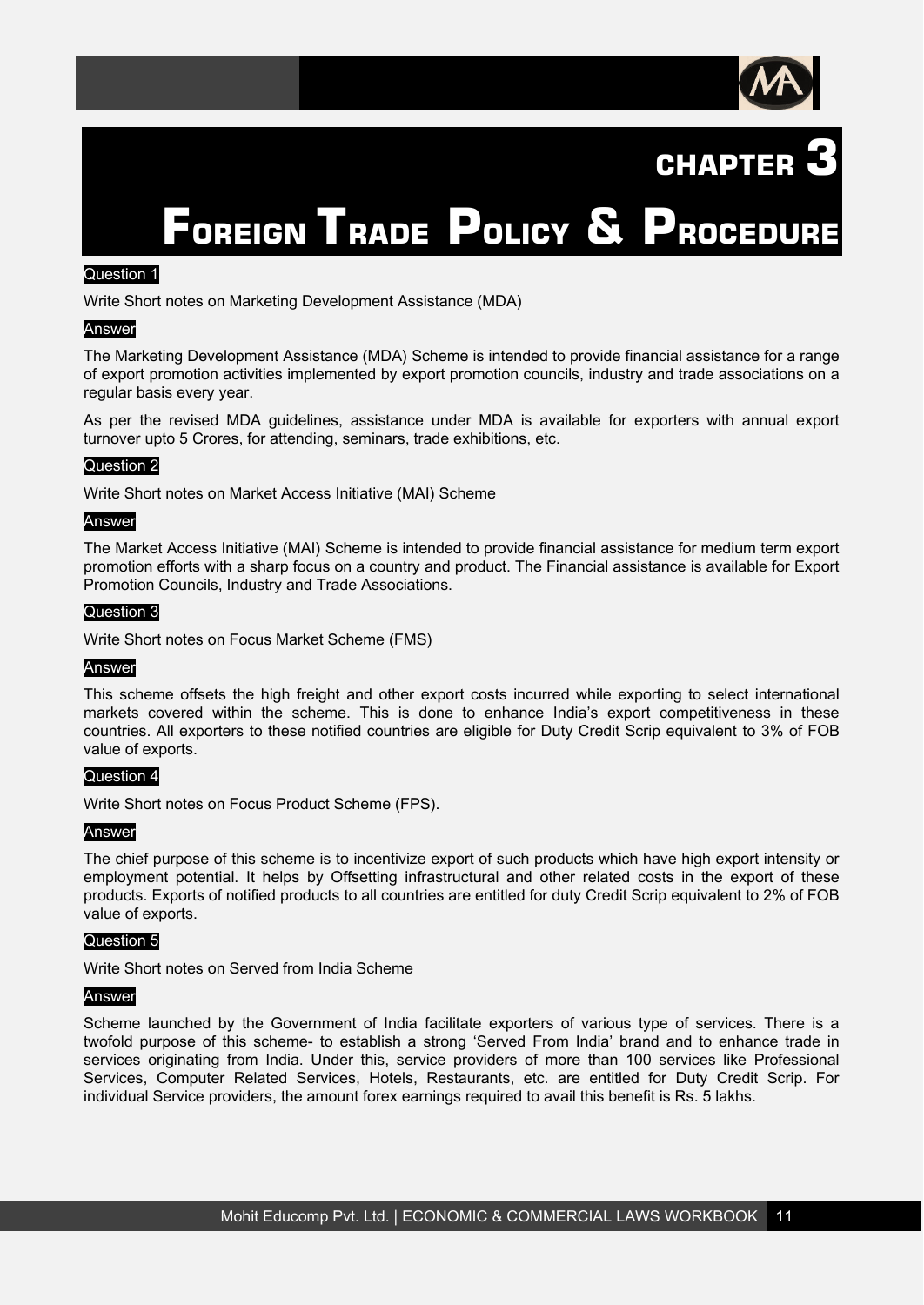

# **CHAPTER 4**

# **SEZ ACT, 2005**

# Question 1

Write a note on "Special Economic Zones (SEZs) are engines of growth".

# Answer

Special Economic Zone or SEZ is a specially delineated duty free zone or area. All trade going into these areas is treated as export . These zones can rightly be called as growth engines as they increase India's presence in World Trade. According to the specially announced SEZ scheme, special fiscal and regulatory benefits are given to SEZs to enhance trade. These zones then, because of these extra benefits, are able to pass on the effects to the economy as a whole, by generating employment and further economic activity within the country. These zones come under the Single window Clearance Scheme and are deemed to be foreign territory. Overall, they enhance the level of manufacturing taking place within the country and raise its productive capacity, thereby ensuring a sound international presence.

# Question 2

Write a note on 'Board of Trade' under the Foreign Trade (Development and Regulation) Act, 1992.

#### Answer

The Board of Trade (BoT) is an advisory body created under Central Government for the purpose of giving suggestions related with foreign trade to the Government. It performs the following functions:

- (i) Reviews the Foreign Trade policies.
- (ii) Studies the export performance of various sectors.
- (iii) Studies where institutional support is needed to enhance foreign trade.
- (iv) Recommends relevant measures to be adopted by the Government of India for this purpose.
- (v) Advises how to strengthen India's Export Performance.
- (vi) Issues commissions for the purpose of such studies.

The BoT is headed by the Commerce and Industry Minister and comprises 25 members.

# Question 3

Write a note on Salient features of the Special Economic Zones Act, 2005.

# Answer

The salient features of Special Economic Zone Act, 2005 are as follows:-

- (i) Matters dealing with setting up of Special Economic Zone and units therein.
- (ii) Matters dealing with off-shore banking units and units in International Financial Service Center in SEZ.
- (iii) Single Window clearance mechanism at SEZ level.
- (iv) Fiscal regime/scenario for developers of Special Economic Zone and units.
- (v) Providing authority for each SEZ granting them administrative autonomy.

(vi) Setting up special courts to ensure faster settlement of cases and speedy investigation in relation to offences committed in Special Economic Zones.

# Question 4

Write a note on Star Export Houses.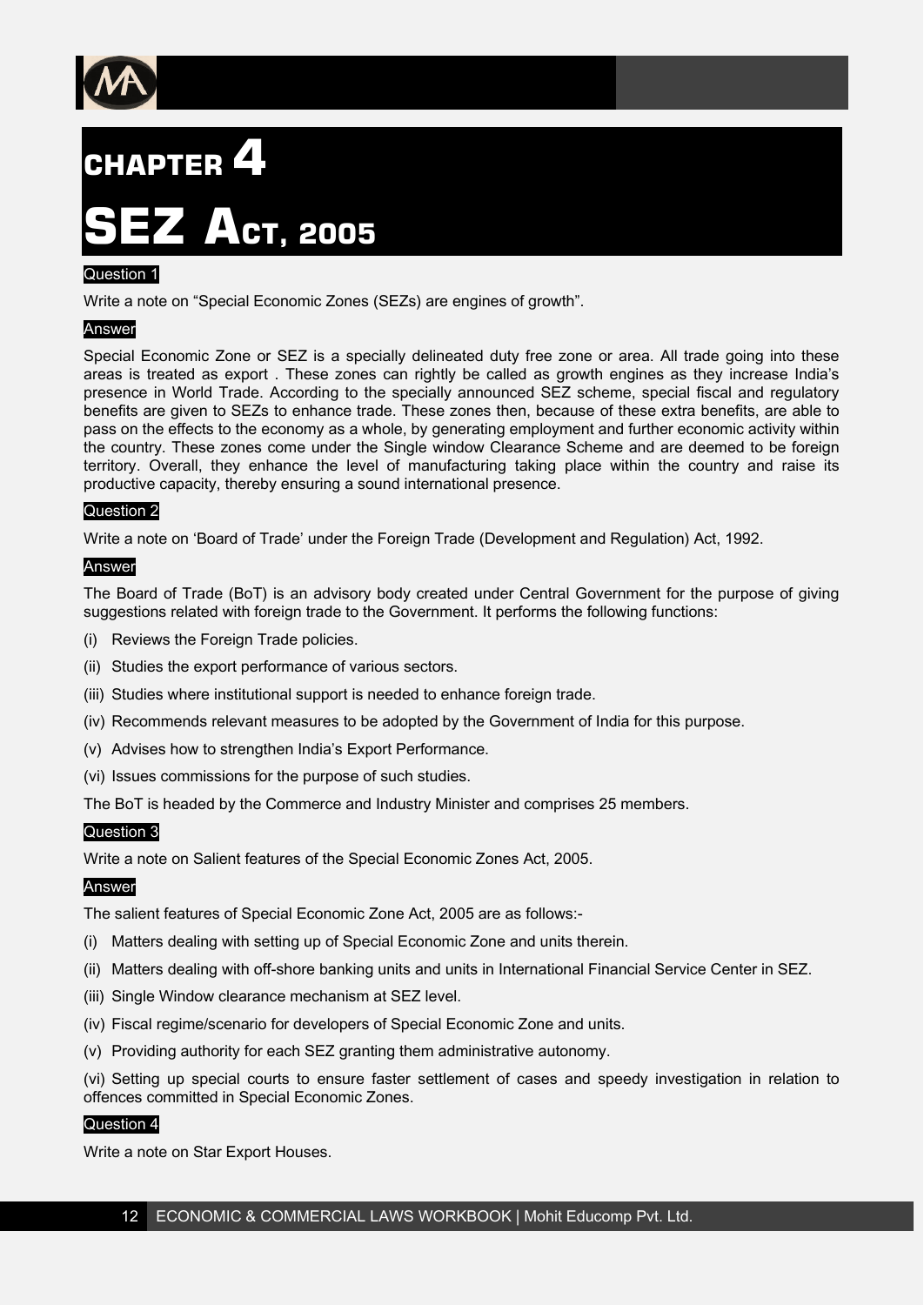

- According to the Foreign Trade Policy, following are the ones eligible for making an application to be regarded as Star Export Houses.
- Export Oriented Units (EOU)
- Merchant and Manufacturer Exporters
- Service Providers
- Units in: SEZ, EHTP, STP, BTP, AEZ, etc.

#### Question 5

With reference to the relevant legal enactments, write short notes on the Advance Authorisation Scheme.

#### Answer

An advance authorization is issued to allow duty free import of inputs, which are physically incorporated in the export product (making normal allowance for wastage). In addition to the inputs, fuel, oil, energy, catalysts, etc which are consumed in the course of their use, their export may also be allowed under the scheme.

# Question 6

Distinguish between 'Duty free Replenishment Certificate' and 'Duty Entitlement Passbook Scheme'.

#### Answer

DFRC is issued to a merchant-exporter or manufacture-exporter for the import of inputs used in the manufacture of goods without payment of basic customs duty. However, such inputs are subject to the Payment of additional customs duty equal to the excise duty at the time of import. DFRC is issued on minimum value addition of 25% except for items in gems and jewellery sector for which prescribed value addition is applicable.

The objective of Duty Entitlement Passbook Scheme (DEPB) is to neutralize the incidence of Customs duty on the import content of the export product. The neutralization has been provided by way of grant of duty credit against the export product.

DFRC may be issued in respect of exports for which payments are received in non-convertible currency, Such exports have, however, been made subject to value addition and prescribed conditions.

In fact, DFRC is issued only in respect of products covered under the Standard Input Output Norms (SION) as indicated in the shipping bills. The validity of such authorization is 24 months.

The holder of DERB has been given an option to pay additional customs duty, if any, in cash as well. The DEPB is valid for a period of 24 months from the date of Issue. The DEPB and/or the items imported against it are freely transferable. The transfer of DEPB should however be for import at the port specified in the DEPB.

Normally, the exports made under the DEPB Scheme are not entitled for drawback. However, the additional customs duty/excise duty paid in cash or through Debit under DEPB is adjusted as CENVAT Credit or Duty Drawback.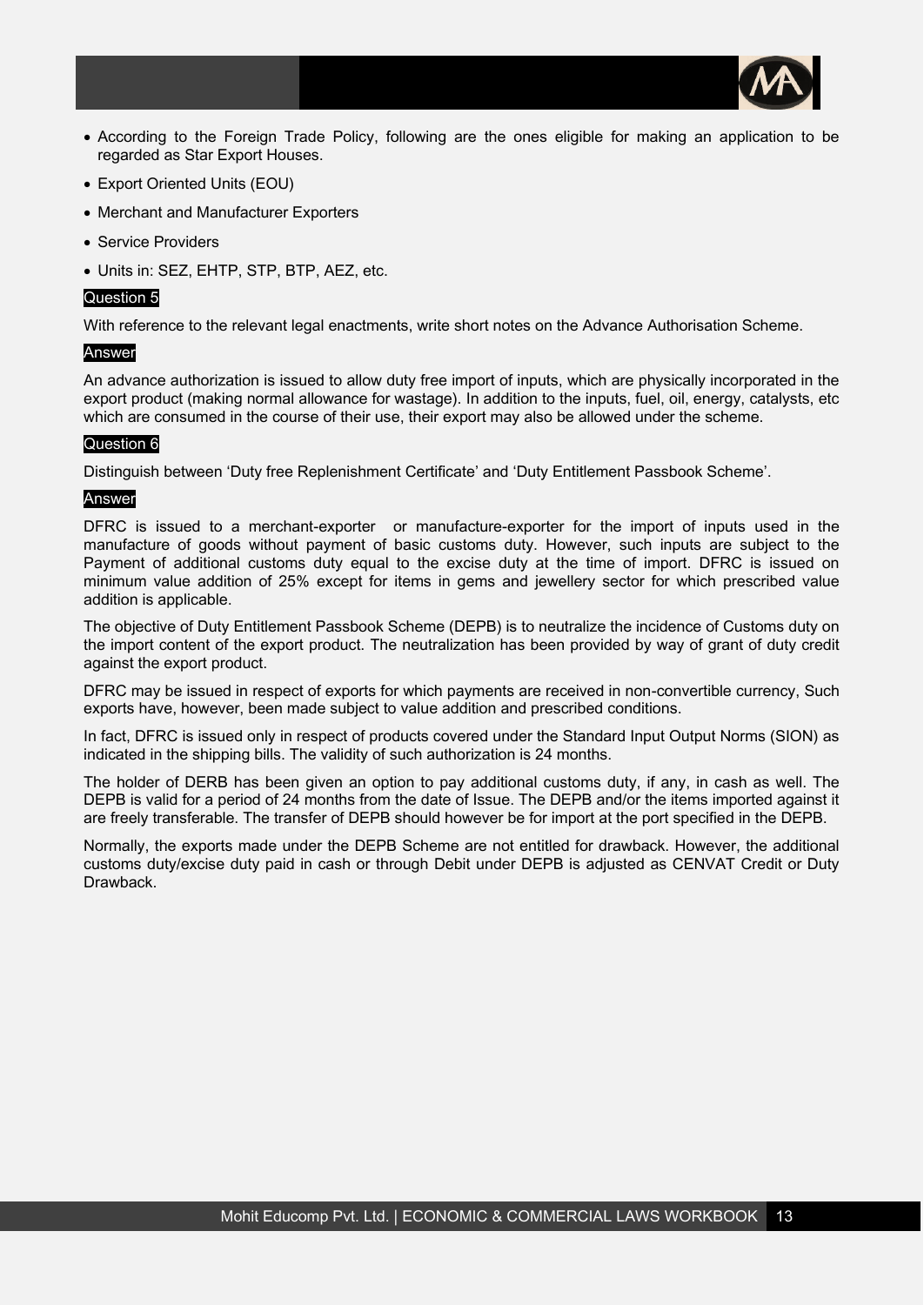

# **CHAPTER 16**

**LAW RELATING TO TRUST** 

# Question 1.

Doctrine of cy pres.

#### Answer

Cy pres means near to. When the intention of the trust cannot be satisfied as the trust demands, may be because it has become unlawful, impracticable or even impossible, then an object as near to the original is selected by the Courts for the satisfaction of the purpose of the trust.

#### Question 2.

Simple and special trust.

#### Answer

Where the trustee is just to hold the property as per the owner's wishes, it is a simple trust. When there are duties attached with the holding of property, it becomes a special trust.

#### Question 3.

Charitable and religious trusts

#### Answer

A charitable or religious trust is one for social welfare. The class to be benefited in a charitable trust must be a definite segment of the public. It must be large enough so that the community in general is affected by, and interested in, the enforcement of the trust.

#### Question 4.

Express and implied trust.

#### Answer

A trust that is articulated through words or in writing is an express trust, whereas one that is delivered from the surrounding circumstances of the case or from the conduct of the parties is an implied trust.

#### Question 5.

Public and private trust.

#### Answer

When the beneficiary or the beneficiaries are specific parties, it is a private trust. When the beneficiary is a varying public body, it is a public trust.

#### Question 6.

Revocable / irrevocable trusts.

#### Answer

When the testator expressly reserves the right of revocation, or when the trust is an oral trust, it is revocable. However, all other types of trusts are irrevocable.

#### Question 7.

Constructive trust

#### Answer

It is deemed trust; one which is not expressly or impliedly created, but one that is assumed by law. This is done to prevent unjust usurpation of property.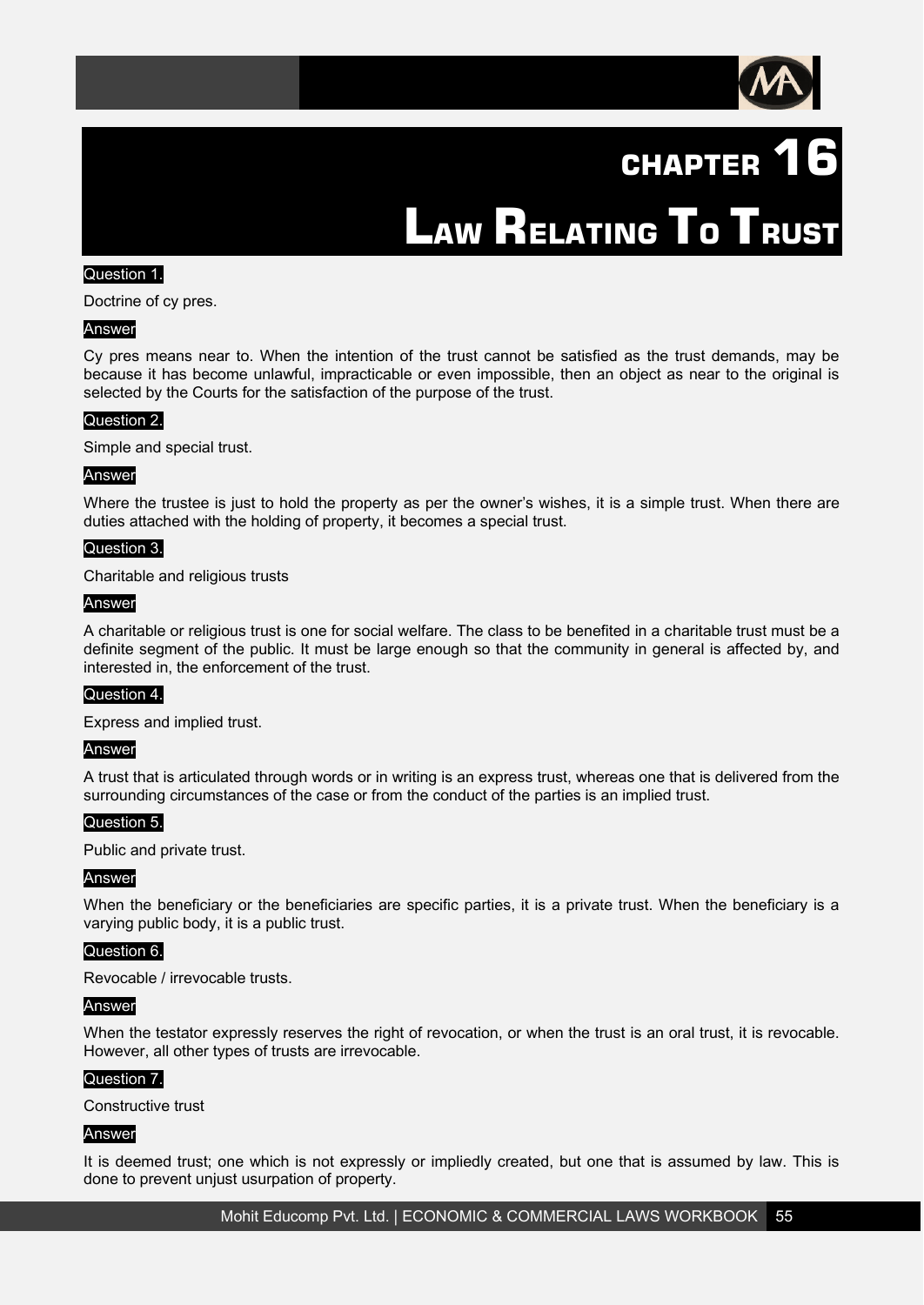

# Question 8.

Resulting trust

# Answer

This trust comes into existence when the conditions of a trust are not clearly specified but still a trust exists.

# Question 9.

**Beneficiary** 

# Answer

He is the person for whose benefit the property is kept in a trust. He can be a thrird party or even the owner of property / testator himself.

# Question 10.

Extinction of a trust.

# Answer

This happens in these cases :

- When the purpose of the trust is satisfied
- When the purpose becomes impossible, impracticable or unlawful.
- When the trust is revoked.

#### Question 11.

Revocation of trust.

#### Answer

Two distinction exist :

- If a trust was created by will, it can be revoked by the revocation of the will.
- If it created by the normal mode, or even orally, it can be revoked by exercising the power of revocation reserved expressly.

# Question 12.

State the rights of a trustee under the Indian Trusts Act, 1882.

# Answer

The following are the rights of a trustee :

- (i) Rights to title deeds : The right to have the possession of the instrument of trust and all the documents of title relating to the trust property.
- (ii) Right to reimbursement of expenses : The right to reimburse himself of all cost, expenses and liabilities incurred in administration of the trust.
- (iii) Right to indemnity from gainer by breach of trust : In case of breach of trust in the person who derives any benefit out of such a breach, must indemnity, the trustee to the extent of the amount actually received by him.
- (iv) Right to apply to court for option in managing trust property : A trustee has a right to seek advice, opinion or direction of the court relating to the general administration or management of the trust property, by way of an application instead of by a suit.

#### Question 13.

What are the duties of trustee under the Indian Trusts Act, 1882?

# Answer

Sections 11 to 22 of the Indian Trusts Act, 1882, deals with the duties of the trustee. They are as under :